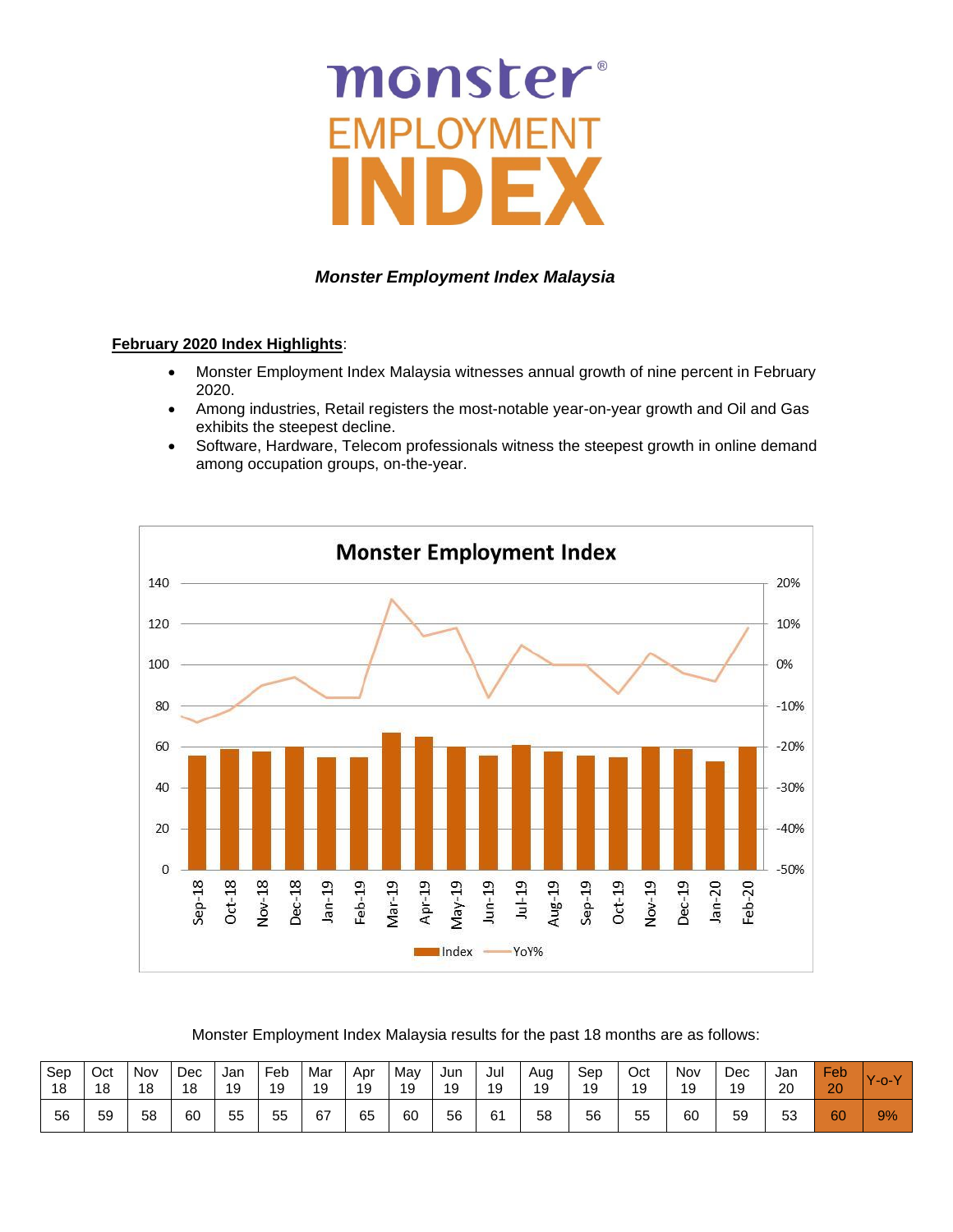**Industry Year-over-year Trends**: Seven of the nine industry sectors monitored by the Index, witnessed growth in online recruitment activity.

- **Retail** (up 30 percent) led annual growth in online hiring activity among industry sectors in February 2020. This was also the steepest growth since June 2019. Month-on-month, the sector witnessed a hike of 43 percent; the highest growth among others.
- Year-on-year, **Advertising, Market Research, Public Relations, Media and Entertainment** (up 19 percent) continued to rank among top hiring sectors. Growth momentum paced up by 17 percentage points; up from two percent in January 2020. In short-term as well, the sector fared well; up 15 percent (month-on-month), up two percent (three-month) and up seven percent (six-month).
- E-recruitment activity in **IT, Telecom/ISP and BPO/ITES** (up 14 percent) continued to witness increased demand on annual basis. Between January and February 2020, pace of growth improved by 10 percentage points. On-the-month, the sector saw hike of 12 percent.
- **BFSI** (up eight percent) recovered positive year-on-year growth in February 2020; up from decline of eight percent last month. This was also the most-notable growth since August 2019. Monthly demand charted 22 percent growth.
- **Oil and Gas** (down three percent) is the only sector to exhibit a decline between February 2019 and 2020.

| Year-over-year Growth                                                         | Feb<br>19 | Feb<br>20 | % Growth<br>$Y$ -o- $Y$ | Year-over-year Growth                                              | Feb<br>19 | <b>Feb</b><br>20 | $%$ Gro<br>Y-o-` |
|-------------------------------------------------------------------------------|-----------|-----------|-------------------------|--------------------------------------------------------------------|-----------|------------------|------------------|
| Retail                                                                        | 33        | 43        | 30%                     | Logistic, Courier/ Freight/<br>Transportation, Shipping/<br>Marine | 54        | 55               | 2%               |
| Advertising, Market Research,<br>Public Relations, Media and<br>Entertainment | 52        | 62        | 19%                     | Engineering, Construction and<br><b>Real Estate</b>                | 55        | 56               | 2%               |
| IT, Telecom/ISP and<br><b>BPO/ITES</b>                                        | 121       | 138       | 14%                     | Production/Manufacturing,<br>Automotive and Ancillary              | 91        | 91               | 0%               |
| Hospitality                                                                   | 58        | 64        | 10%                     | Oil and Gas                                                        | 103       | 100              | $-3%$            |

### **Top Growth Industries Lowest Growth Industries**

| eb<br>9 | Feb<br>20 | % Growth<br>Y-o-Y | Year-over-year Growth                                              | Feb<br>19 | Feb<br>20 | % Growth<br>$Y$ -o- $Y$ |
|---------|-----------|-------------------|--------------------------------------------------------------------|-----------|-----------|-------------------------|
| 33      | 43        | 30%               | Logistic, Courier/ Freight/<br>Transportation, Shipping/<br>Marine | 54        | 55        | 2%                      |
| 52      | 62        | 19%               | Engineering, Construction and<br><b>Real Estate</b>                | 55        | 56        | 2%                      |
| 21      | 138       | 14%               | Production/Manufacturing,<br>Automotive and Ancillary              | 91        | 91        | $0\%$                   |
| 58      | 64        | 10%               | Oil and Gas                                                        | 103       | 100       | $-3%$                   |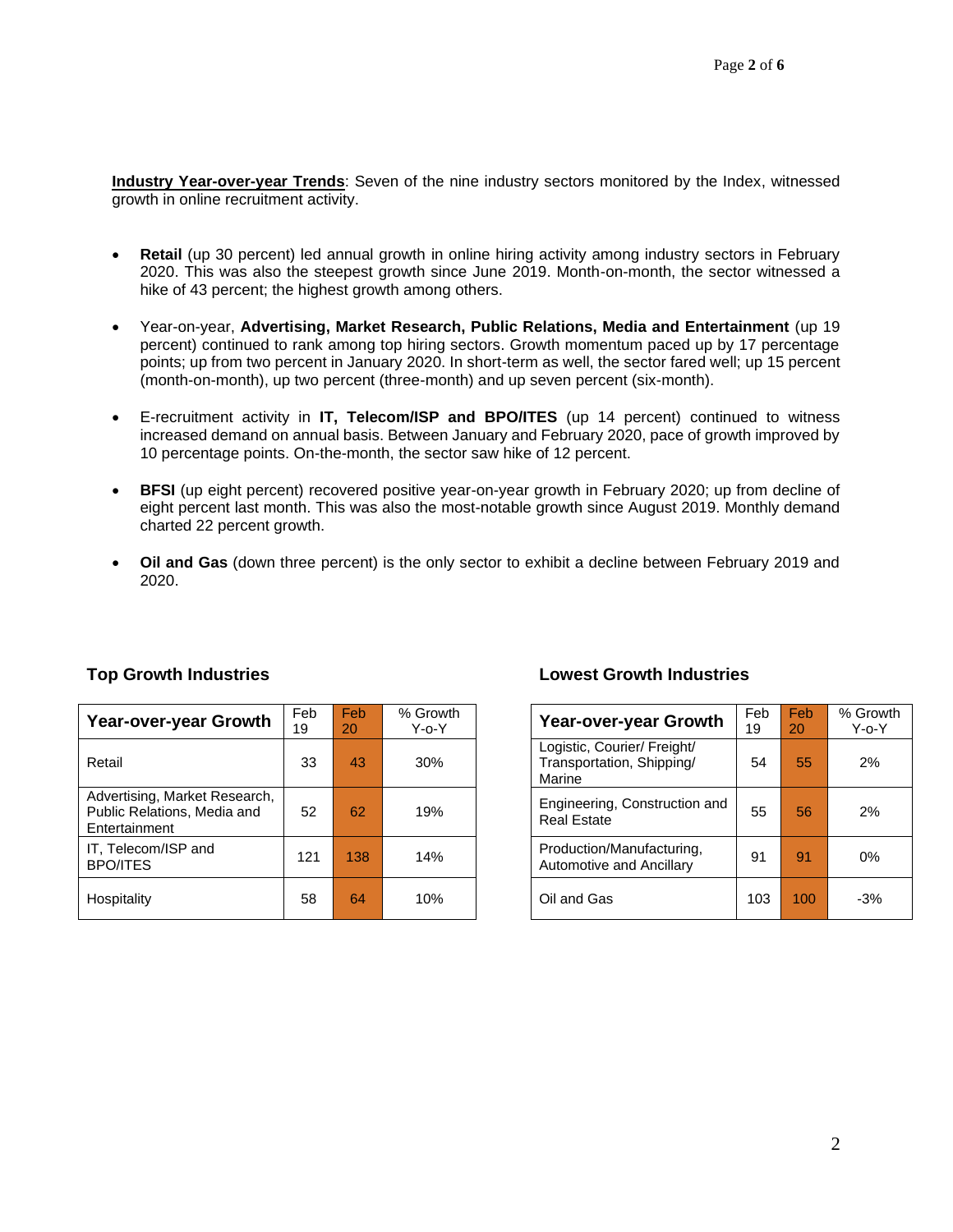**Occupation Year-over-year Trends**: Growth in online demand for professionals was positive in seven of the nine job-roles monitored by the Index.

- **Software, Hardware, Telecom** (up 30 percent) saw the steepest annual growth among occupation growth in February 2020. In short-term as well, the job-role led growth among others; up 43 percent (month-on-month), up six percent (three-month) and up 12 percent (six-month).
- Long-term growth momentum in **Customer Service** (up 27 percent) paced up by 21 percentage points vis-à-vis January 2020. Monthly demand leaped by 12 percent.
- **Finance & Accounts** (up five percent) professionals registered uptrend in online demand for the first time since August 2019, on-the-year. In short-term as well, the job-role fared well; up 15 percent (month-on-month), up five percent (three-month) and up three percent (six-month).
- Except **HR & Admin** (zero percent) and **Purchase/ Logistics/ Supply Chain** (zero percent), all monitored job-roles witnessed growth in February 2020, from the year-ago level.

| <b>Year-over-year Growth</b>    | Feb<br>19 | Feb<br>20 | % Growth<br>$Y$ -o- $Y$ | <b>Year-over-year Growth</b>            | Feb<br>19 | Feb<br>20 | $%$ Gro<br>Y-o- |
|---------------------------------|-----------|-----------|-------------------------|-----------------------------------------|-----------|-----------|-----------------|
| Software, Hardware, Telecom     | 64        | 83        | 30%                     | Engineering /Production, Real<br>Estate | 59        | 62        | 5%              |
| <b>Customer Service</b>         | 15        | 19        | 27%                     | Finance & Accounts                      | 60        | 63        | 5%              |
| Hospitality & Travel            | 32        | 35        | 9%                      | HR & Admin                              | 56        | 56        | 0%              |
| Sales & Business<br>Development | 69        | 74        | 7%                      | Purchase/ Logistics/ Supply<br>Chain    | 64        | 64        | 0%              |

# **Top Growth Occupations Lowest Growth Occupations**

| <b>Year-over-year Growth</b>            | Feb<br>19 | Feb<br>20 | % Growth<br>$Y$ -o- $Y$ |
|-----------------------------------------|-----------|-----------|-------------------------|
| Engineering /Production, Real<br>Estate | 59        | 62        | 5%                      |
| Finance & Accounts                      | 60        | 63        | 5%                      |
| HR & Admin                              | 56        | 56        | $0\%$                   |
| Purchase/ Logistics/ Supply<br>Chain    | 64        | 64        | $0\%$                   |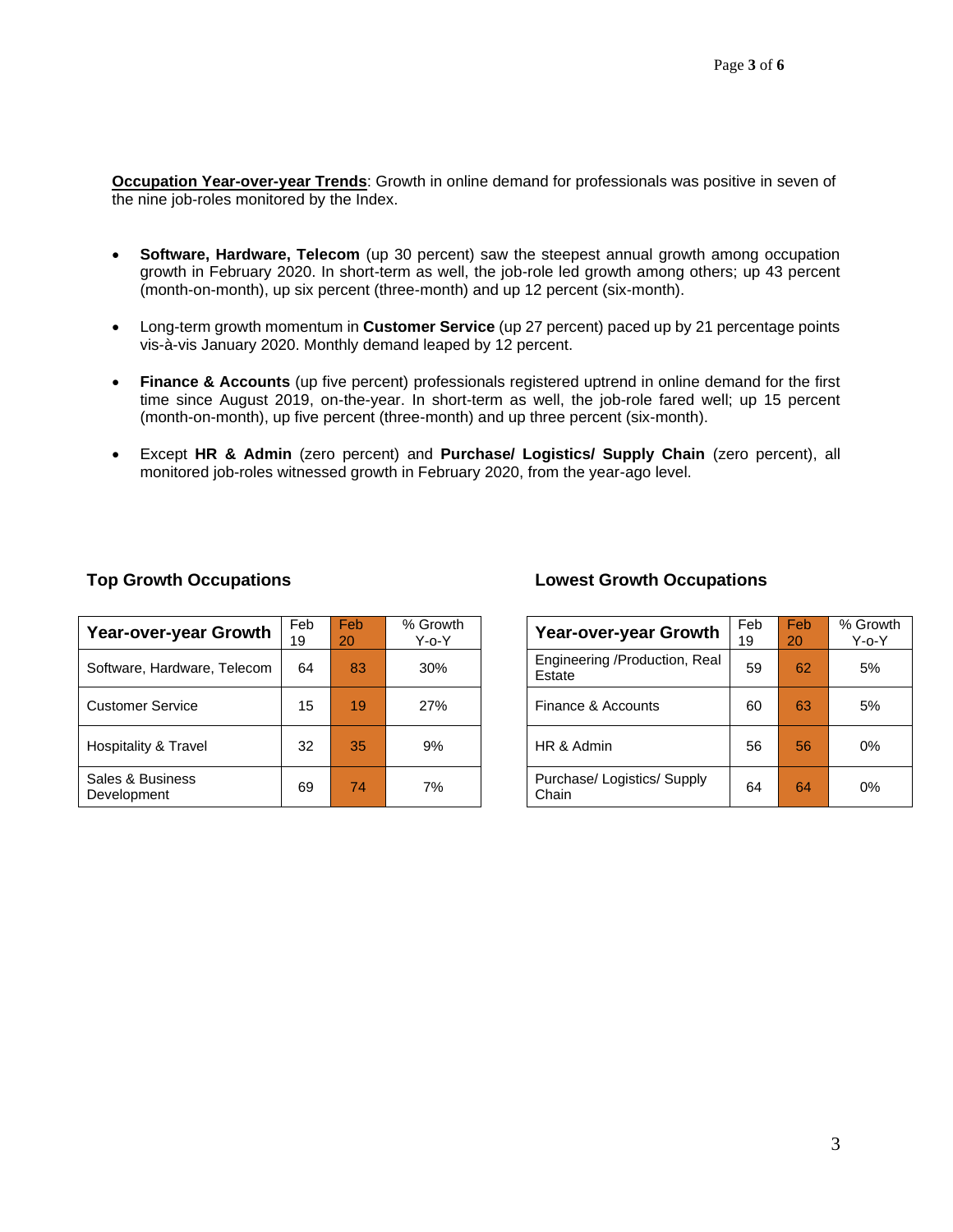### **COUNTRY-WISE TRENDS**

# **Singapore Highlights**

- Monster Employment Index Singapore witnesses an uptrend of seven percent in February 2020, from the year-ago level.
- Among industry sectors, IT, Telecom/ISP and BPO/ITES witnesses the most-notable growth; and, Production/Manufacturing, Automotive and Ancillary register the steepest decline onthe-year.
- Software, Hardware, Telecom professionals chart the steepest growth in online demand, on annual basis.

|                                                                               | Feb | <b>Feb</b> | % Growth    |                                                       |
|-------------------------------------------------------------------------------|-----|------------|-------------|-------------------------------------------------------|
| Year-over-year Growth                                                         | 19  | 20         | $Y$ -o- $Y$ | <b>Year-over-year Grow</b>                            |
| IT, Telecom/ISP and<br><b>BPO/ITES</b>                                        | 184 | 214        | 16%         | Engineering, Construction<br>and Real Estate          |
| Advertising, Market<br>Research, Public Relations,<br>Media and Entertainment | 127 | 147        | 16%         | Retail/Trade and Logistics                            |
| <b>BFSI</b>                                                                   | 161 | 182        | 13%         | Production/Manufacturing,<br>Automotive and Ancillary |

# **Singapore Top Growth Industries Singapore Lowest Growth Industries**

| $\overline{\phantom{a}}$ eb<br>۱9 | Feb<br>20 | % Growth<br>$Y$ -o- $Y$ | Year-over-year Growth                                 | Feb<br>19 | Feb<br>20 | % Growth<br>$Y$ -o- $Y$ |
|-----------------------------------|-----------|-------------------------|-------------------------------------------------------|-----------|-----------|-------------------------|
| 184                               | 214       | 16%                     | Engineering, Construction<br>and Real Estate          | 98        | 98        | $0\%$                   |
| 127                               | 147       | 16%                     | Retail/Trade and Logistics                            | 112       | 111       | $-1\%$                  |
| 161                               | 182       | 13%                     | Production/Manufacturing,<br>Automotive and Ancillary | 103       | 99        | $-4%$                   |

| Year-over-year Growth       | Feb<br>19 | <b>Feb</b><br>20 | % Growth<br>$Y$ -o- $Y$ | <b>Year-over-year Growth</b>         | Feb<br>19 | Feb<br>20 | % Gro<br>$Y$ -0- |
|-----------------------------|-----------|------------------|-------------------------|--------------------------------------|-----------|-----------|------------------|
| Software, Hardware, Telecom | 133       | 164              | 23%                     | Legal                                | 105       | 107       | 2%               |
| <b>Health Care</b>          | 104       | 119              | 14%                     | <b>Real Estate</b>                   | 80        | 80        | 0%               |
| Hospitality & Travel        | 97        | 104              | 7%                      | Purchase/ Logistics/ Supply<br>Chain | 93        | 92        | $-1%$            |

### **Singapore Top Growth Occupations Singapore Lowest Growth Occupations**

| Year-over-year Growth                | Feb<br>19 | Feb<br>20 | % Growth<br>$Y$ -0- $Y$ |
|--------------------------------------|-----------|-----------|-------------------------|
| Legal                                | 105       | 107       | 2%                      |
| <b>Real Estate</b>                   | 80        | 80        | 0%                      |
| Purchase/ Logistics/ Supply<br>Chain | 93        | 92        | $-1%$                   |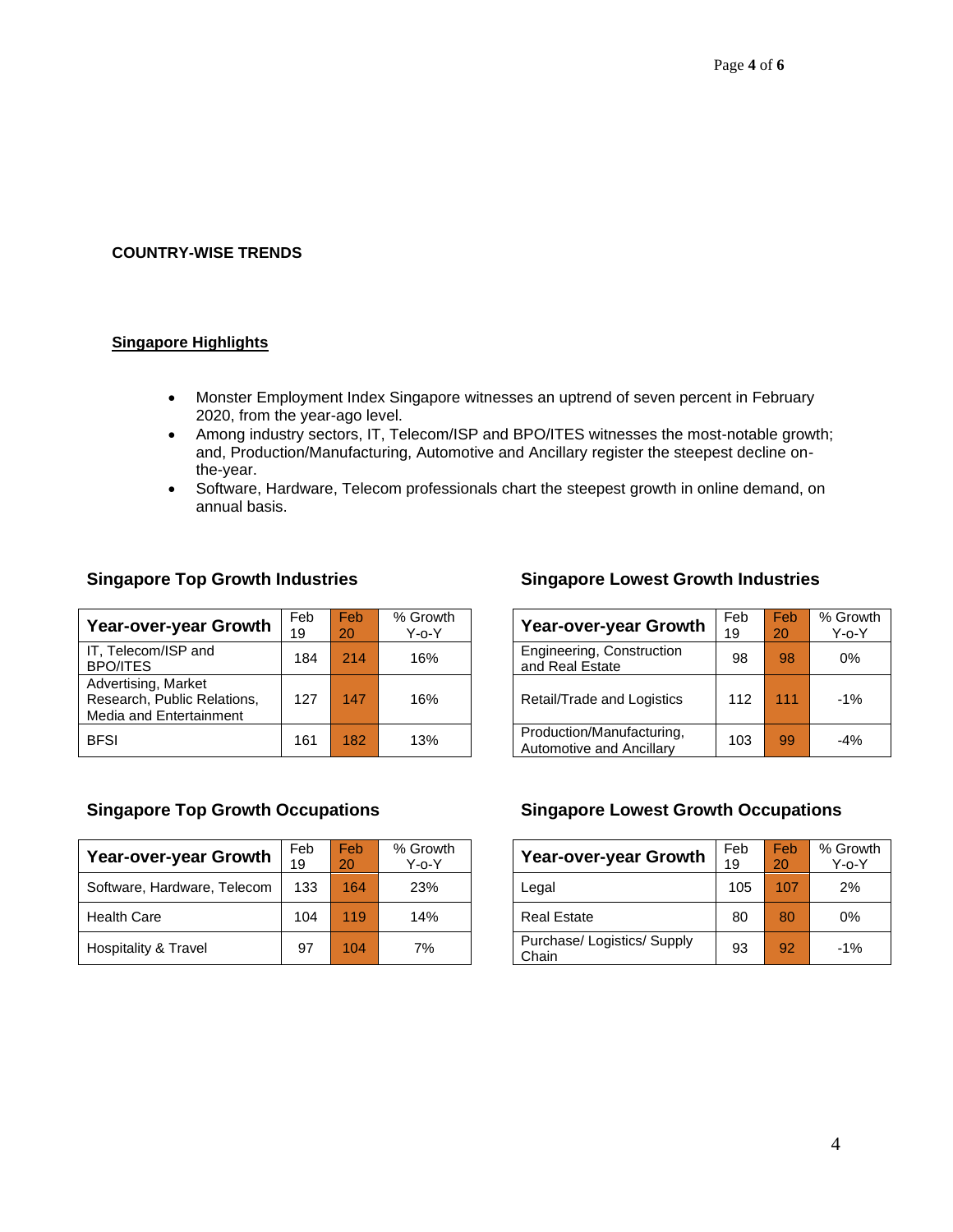# **Philippines Highlights**

- Monster Employment Index Philippines witnesses annual growth of 15 percent in February 2020.
- BPO/ITES records the most-notable annual growth among industry sectors; whereas, Hospitality registers the steepest decline.
- Among job-roles, Customer Service exhibits the most-notable demand from the year-ago level.

| Year-over-year Growth | Feb<br>19 | <b>Feb</b><br>20 | % Growth<br>$Y$ -o- $Y$ | <b>Year-over-year Growth</b>                                              | Feb<br>19 | Feb<br>20 | $%$ Gro<br>$Y$ -o- $Y$ |
|-----------------------|-----------|------------------|-------------------------|---------------------------------------------------------------------------|-----------|-----------|------------------------|
| <b>BPO/ITES</b>       | 140       | 179              | 28%                     | Retail                                                                    | 204       | 199       | $-2%$                  |
| <b>BFSI</b>           | 166       | 209              | 26%                     | Logistic, Courier/ Freight/<br>Transportation, Import/Export,<br>Shipping | 180       | 175       | $-3%$                  |
| IT. Telecom/ISP       | 148       | 183              | 24%                     | Hospitality                                                               | 141       | 136       | $-4%$                  |

# **Philippines Top Growth Industries Philippines Lowest Growth Industries**

| <b>Year-over-year Growth</b>                                              | Feb<br>19 | Feb<br>20 | % Growth<br>Y-o-Y |
|---------------------------------------------------------------------------|-----------|-----------|-------------------|
| Retail                                                                    | 204       | 199       | $-2%$             |
| Logistic, Courier/ Freight/<br>Transportation, Import/Export,<br>Shipping | 180       | 175       | $-3%$             |
| Hospitality                                                               | 141       | 136       | $-4%$             |

| Year-over-year Growth       | Feb<br>19 | <b>Feb</b><br>20 | % Growth<br>Y-o-Y | <b>Year-over-year Growth</b>         | Feb<br>19 | Feb<br>20 | $%$ Gro<br>Y-o-` |
|-----------------------------|-----------|------------------|-------------------|--------------------------------------|-----------|-----------|------------------|
| <b>Customer Service</b>     | 138       | 175              | 27%               | <b>Health Care</b>                   | 128       | 124       | $-3%$            |
| Software, Hardware, Telecom | 159       | $200^{\circ}$    | 26%               | Sales & Business<br>Development      | 143       | 137       | $-4%$            |
| HR & Admin                  | 148       | 184              | 24%               | Purchase/ Logistics/ Supply<br>Chain | 174       | 162       | $-7%$            |

# **Philippines Top Growth Occupations Philippines Lowest Growth Occupations**

| Year-over-year Growth                | Feb<br>19 | Feb<br>20 | % Growth<br>$Y$ -o- $Y$ |
|--------------------------------------|-----------|-----------|-------------------------|
| <b>Health Care</b>                   | 128       | 124       | $-3%$                   |
| Sales & Business<br>Development      | 143       | 137       | $-4%$                   |
| Purchase/ Logistics/ Supply<br>Chain | 174       | 162       | $-7%$                   |